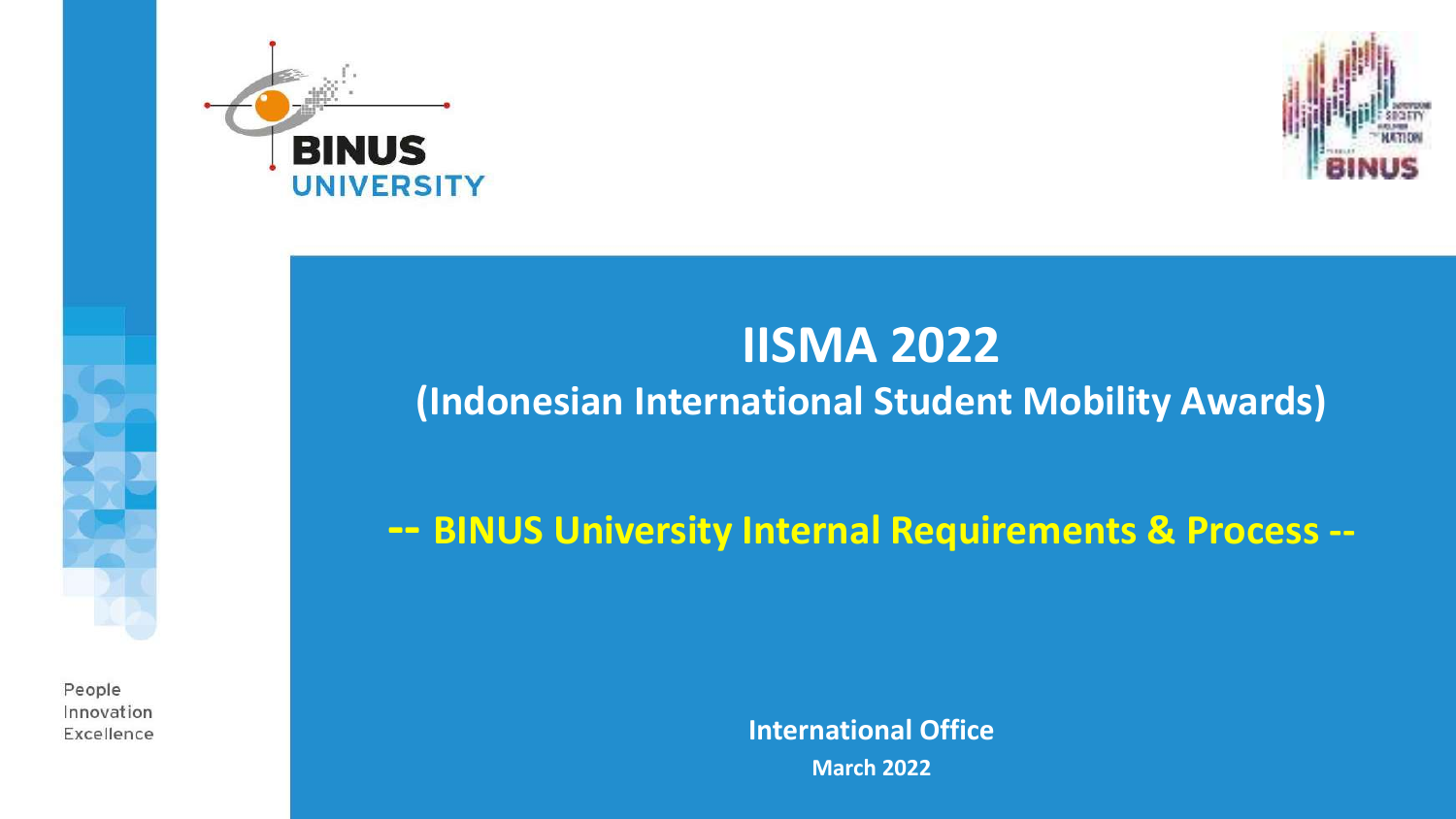

### **MBKM**



People Innovation Excellence



Merdeka Belajar – Kampus Merdeka merupakan kebijakan Menteri Pendidikan, Kebudayaan, Riset dan Teknologi, yang bertujuan mendorong mahasiswa untuk menguasai berbagai keilmuan yang berguna untuk memasuki dunia kerja.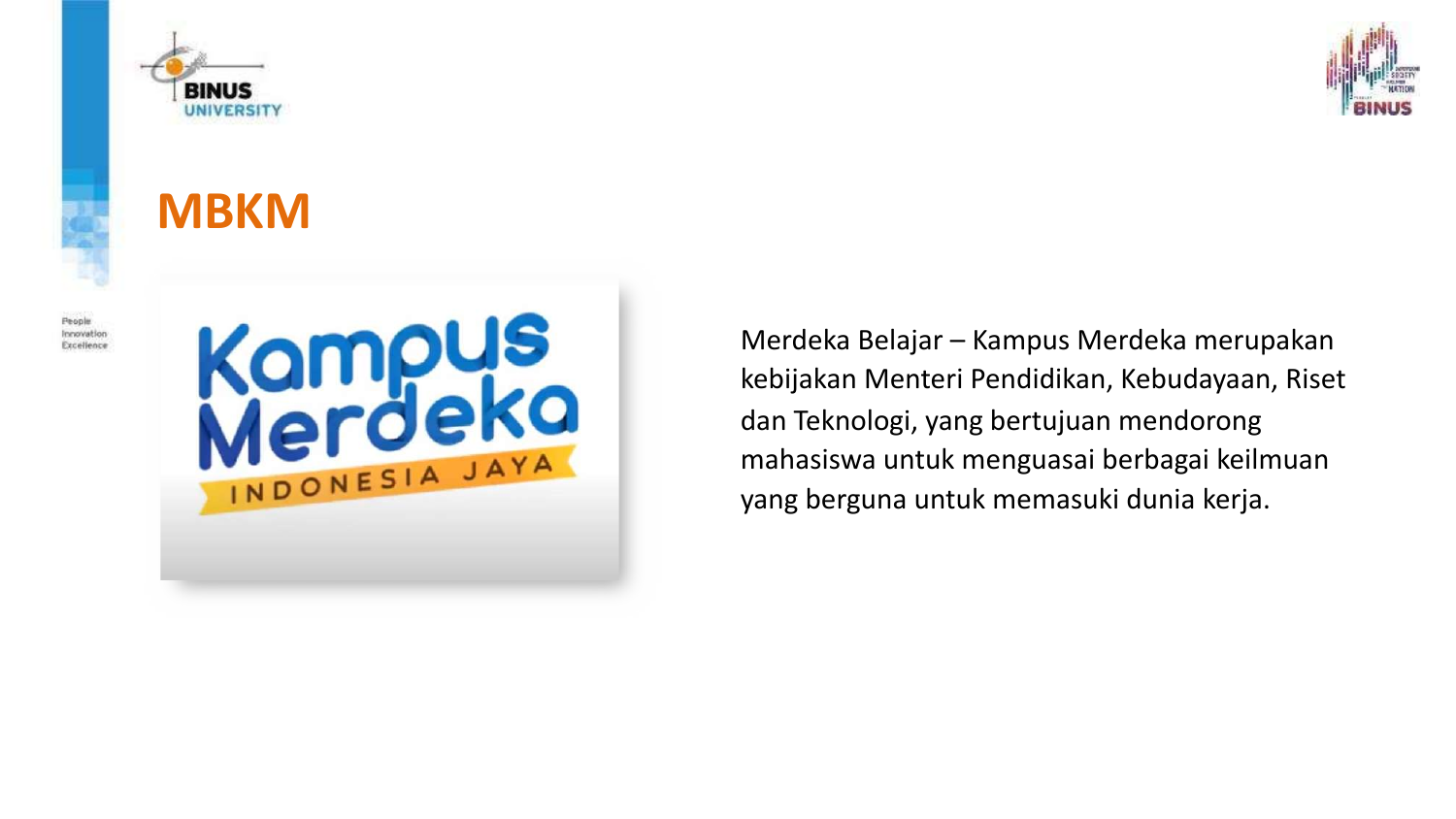

People



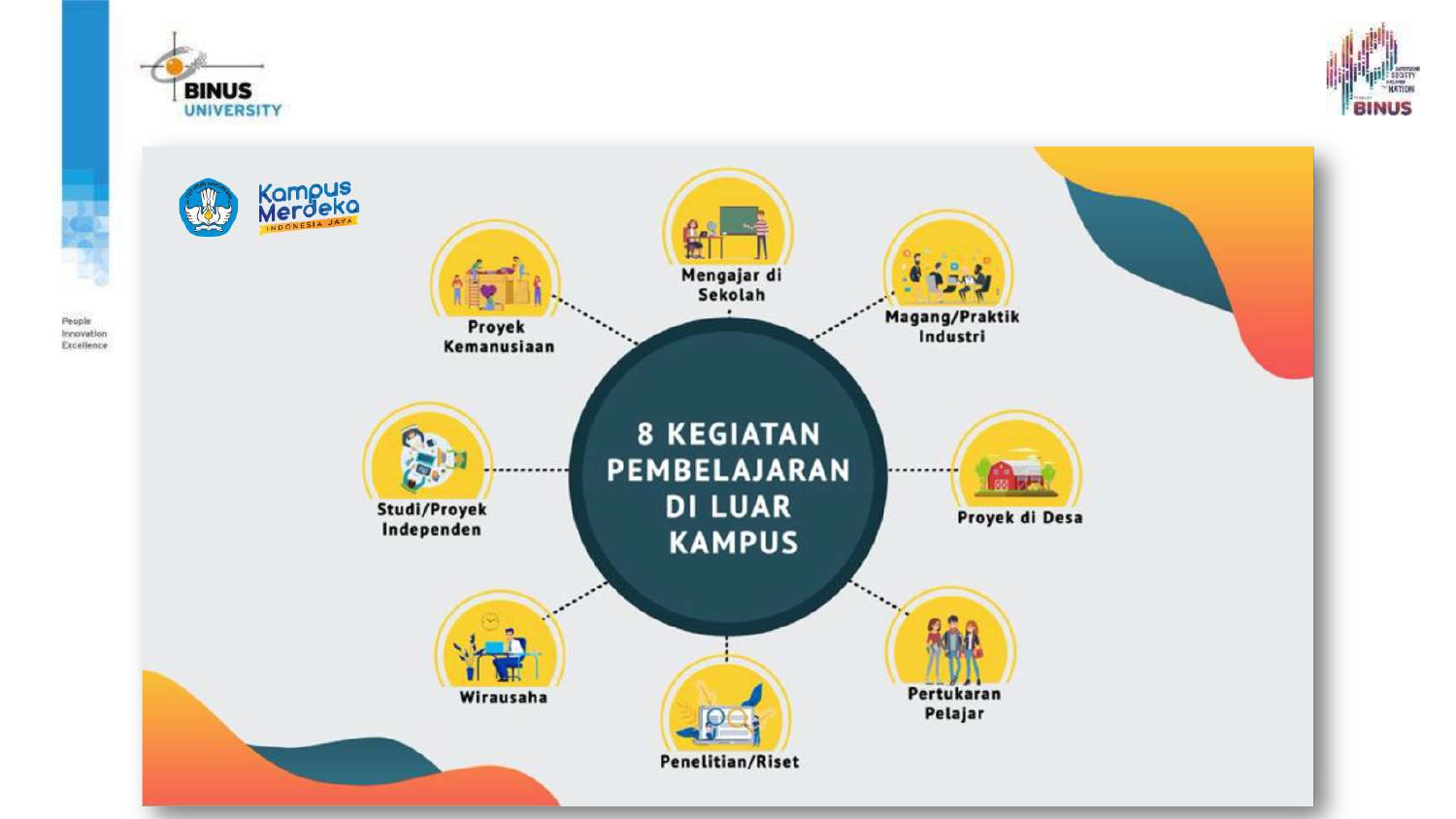



People

Innovation Excellence

**Program Kampus Merdeka**

*https://kampusmerdeka.kem dikbud.go.id/program*

| ><br>Bangkit by Google, Goto, Traveloka<br>Bangkit adalah program kesiapan karier yang<br>didesain oleh Google untuk memberikan<br>mahasiswa Indonesia paparan langsung dengan<br>praktisi industri, serta mempersiapkan<br>mahasiswa dengan keterampilan yang relevan<br>untuk karir sukses di perusahaan teknologi<br>terkemuka                                 | ⋗<br>Indonesian International Student<br><b>Mobility Awards</b><br>Mobilitas mahasiswa selama I semester di<br>perguruan tinggi terbaik dunia | Kampus Mengajar<br>Membantu peningkatan kualitas dan<br>pemerataan pendidikan dasar |
|-------------------------------------------------------------------------------------------------------------------------------------------------------------------------------------------------------------------------------------------------------------------------------------------------------------------------------------------------------------------|-----------------------------------------------------------------------------------------------------------------------------------------------|-------------------------------------------------------------------------------------|
| ><br>Kementerian ESDM - GERILYA<br>Studi Independen GERILYA (Gerakan Inisiatif<br>Listrik Tenaga Surya) memanggil 50 mahasiswa<br>eksakta dari perguruan tinggi di Indonesia untuk<br>turut bergabung mengasah skill dan<br>mengembangkan kompetensi secara praktis di<br>bidang energi bersih khususnya Solar<br>Photovoltaic (PV).                              | ١<br>Magang<br>Sambut karir masa depan dengan pengalaman<br>kerja yang berharga                                                               | Membangun Desa (KKN Tematik)<br>Menyumbang gagasan solusi untuk isu-isu sosial      |
| ><br>Pejuang Muda Kampus Merdeka<br>Pejuang Muda adalah laboratorium sosial bagi<br>para mahasiswa mengaplikasikan ilmu dan<br>pengetahuannya untuk memberi dampak sosial<br>secara konkret. Melalul Program setara 20 SKS<br>ini, mahasiswa ditantang untuk belajar dari warga<br>sekaligus berkolaborasi dengan Pemerintah<br>Daerah dan tokoh daerah setempat. | ≻<br>Pertukaran Mahasiswa Merdeka<br>Belajar lintas kampus dan lintas budaya                                                                  | Proyek Kemanusiaan<br>Menyumbang gagasan solusi untuk isu-isu sosial                |
| <b>Riset atau Penelitian</b><br>Proyek penelitian di laboratorium pusat riset                                                                                                                                                                                                                                                                                     | ×.<br>Studi Independen<br>Kuasai ilmu aplikatif lintas jurusan dari para ahli di<br>bidangnya                                                 | Wirausaha<br>Mengembangkan usaha di bawah bimbingan.<br>profesional                 |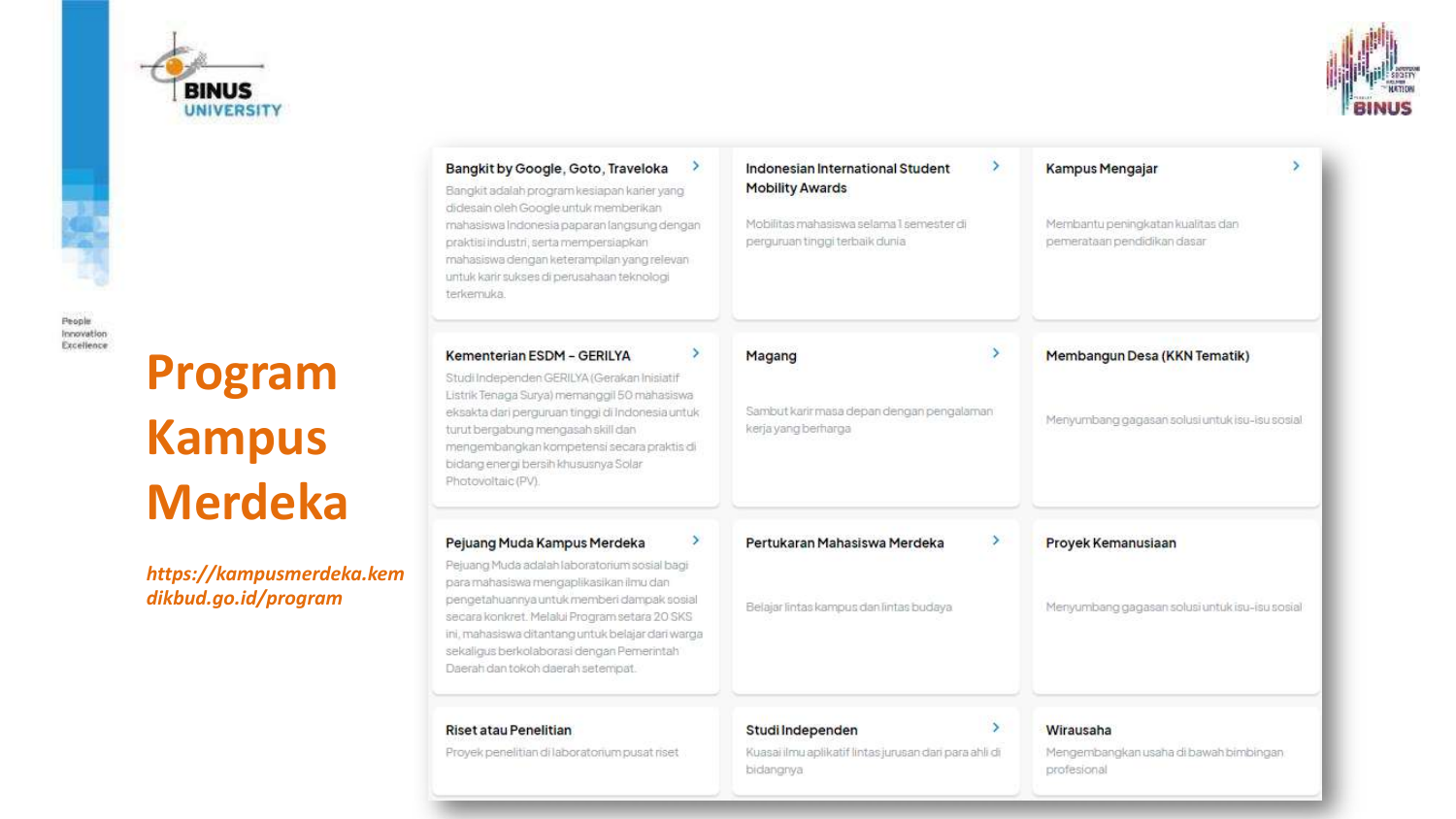

Innovatio Excellence



### **About IISMA Program**

- § **Indonesian International Student Mobility Awards (IISMA)** is the Government of the Republic of Indonesia scholarship scheme to fund Indonesian students for mobility program at top universities overseas. Undergraduate students could spend one semester at the overseas university partner to study, to experience the host country's culture and undertake practical assignments to enhance their skills.
- The scheme is centrally managed by Directorate General of Higher Education, Research, and Technology (DGHERT), Ministry of Education, Culture, Research, and Technology (MoECRT) and is open for undergraduate students from all Indonesian Higher Education Institutions under DGHERT.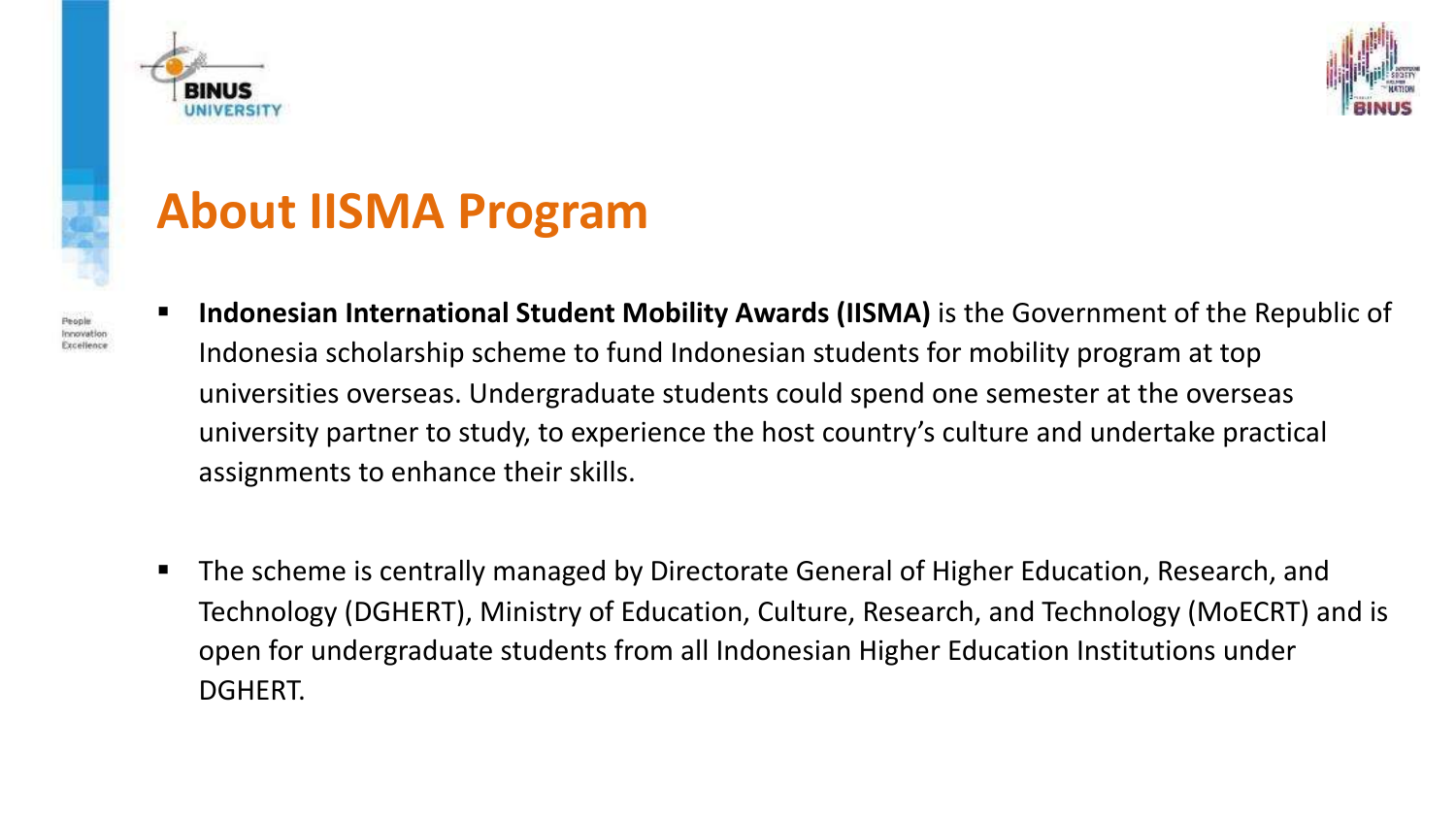





### **IISMA 2021 Statistics**

People Innovation Excellence

| <b>OVERALL</b> | 2,572             | 955             | 73                       | 98                       |
|----------------|-------------------|-----------------|--------------------------|--------------------------|
| <b>IISMA</b>   | <b>Applicants</b> | <b>Awardees</b> | <b>Host Universities</b> | <b>Home Universities</b> |
|                |                   |                 |                          |                          |

| <b>IISMA</b> |                   | 28              |                          |                       |
|--------------|-------------------|-----------------|--------------------------|-----------------------|
| @BINUS       | <b>Applicants</b> | <b>Awardees</b> | <b>Host Universities</b> | <b>Host Countries</b> |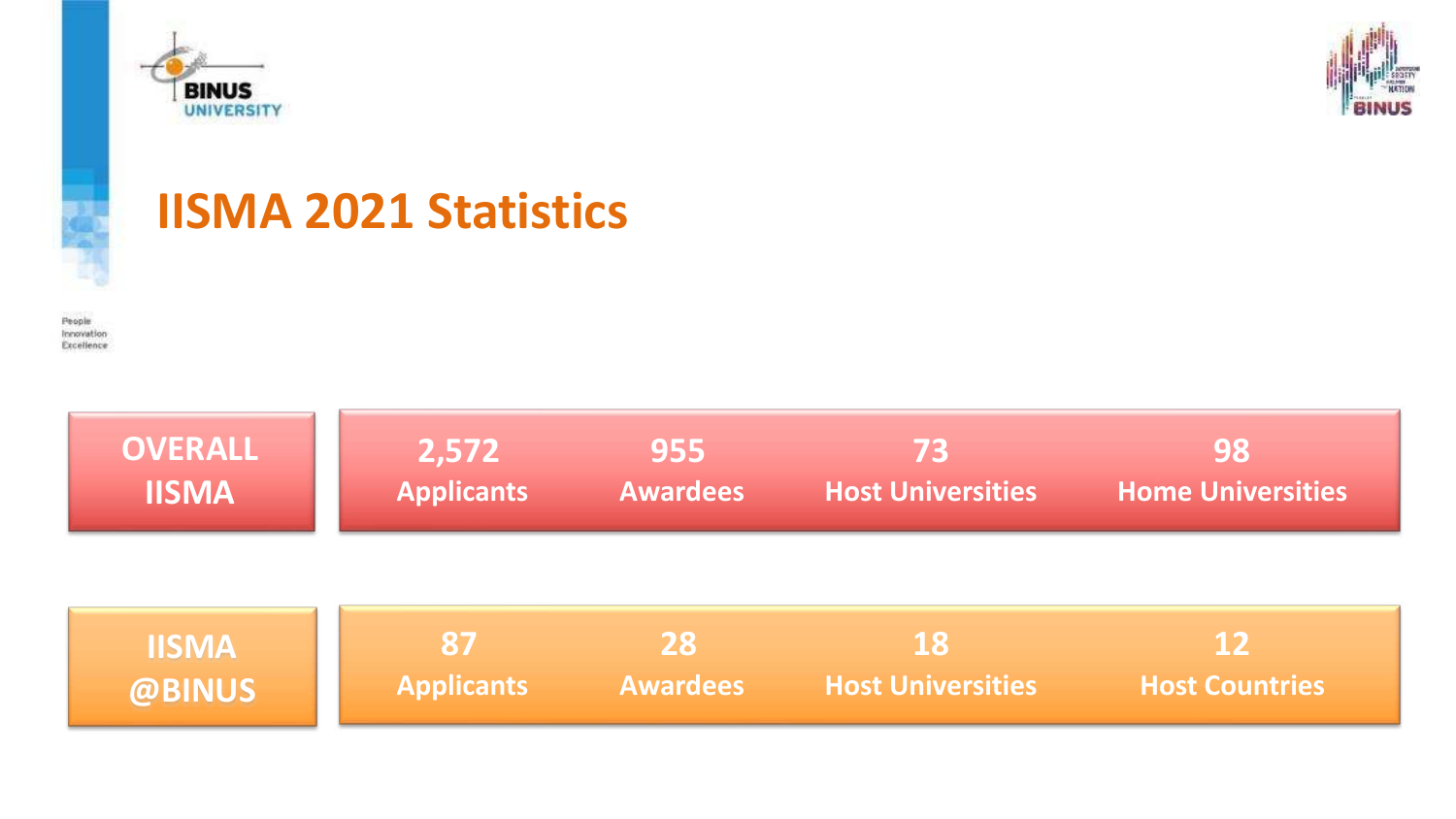

# **CONGRATULATIONS**



to 28 undergraduate students of BINUS University for receiving Indonesian International Student Mobility Awards (IISMA) 2021





**Creativenreneurship University of British Columbia.** Canada



Alexander Yoga Pratama **Andre Dharma Saputra** International Business Management International Business Management **Boston University. University of Twente, Netherlands** 

**Barry Benjamin Renata Business Law** Vrije Universiteit Amsterdam,



**Charlene Mariscal Netherlands** 



**Informatics Lancaster University.** 



D. Danang Karuna Harianto Dariakhansa R. M. Hill **Automotive & Robotics Engineering English Literature University of Strathclyde, Universitat Pompeu Fabra.** Snain





**Delvanisa Anwar** Japanese Literature





Fakhrana H. Paramastri **Interior Design University of Waterloo.** Canada



**Fransisca Erica Sudibyo Civil Engineering University of Waterloo** Canada

**Psychology** 

Patricia Nadia Mava Farahita Sekar Rizky Pradhani

Universiteit Pompeu Fabra, Universiti Sains Malaysia, Malaysia

**Marketing Communication** 

Snain



**Gerry Alvin Suryawan University of Waterloo.** Canada



**Shanti Adiwijaya English Literature Yonsei University.** South Korea

**Hava Azzahra** 

**Hanson Mulia** Creativepreneurship **National Taiwan University of Science & Technology, Taiwan** 



**Shaskya Ramadhina** Psychology **University of Sussex** 

**Yonsei University. South Korea** 

Finance

**Sherine Anissa Febriana Stephanie Boesman Automotive & Robotics Engineering Management University of Waterloo. Korea University.** Canada **South Korea** 



Canada



**Communications University of Waterloo.** 



**Muhammad Fauzi Hanif Information Systems** Abu Dhabi University. **UAE** 

**Vytautas Magnus University.** 

Lithuania



Nadia Widiaja Japanese Literature **RUDN University.** 

Desvana

Psychology

**Korea University** 

**South Korea** 



Creativepreneurship

**Boston University.** 

**USA** 



Russia



**Viona Timotius New Media** Middle East Technical University Turkey

**William Junior Herlie** Psychology The University of Edinburgh.

Livia Monica **English Literature** Snain

Universitat Pompeu Fabra.



Finance



**The University of Edinburgh.** 

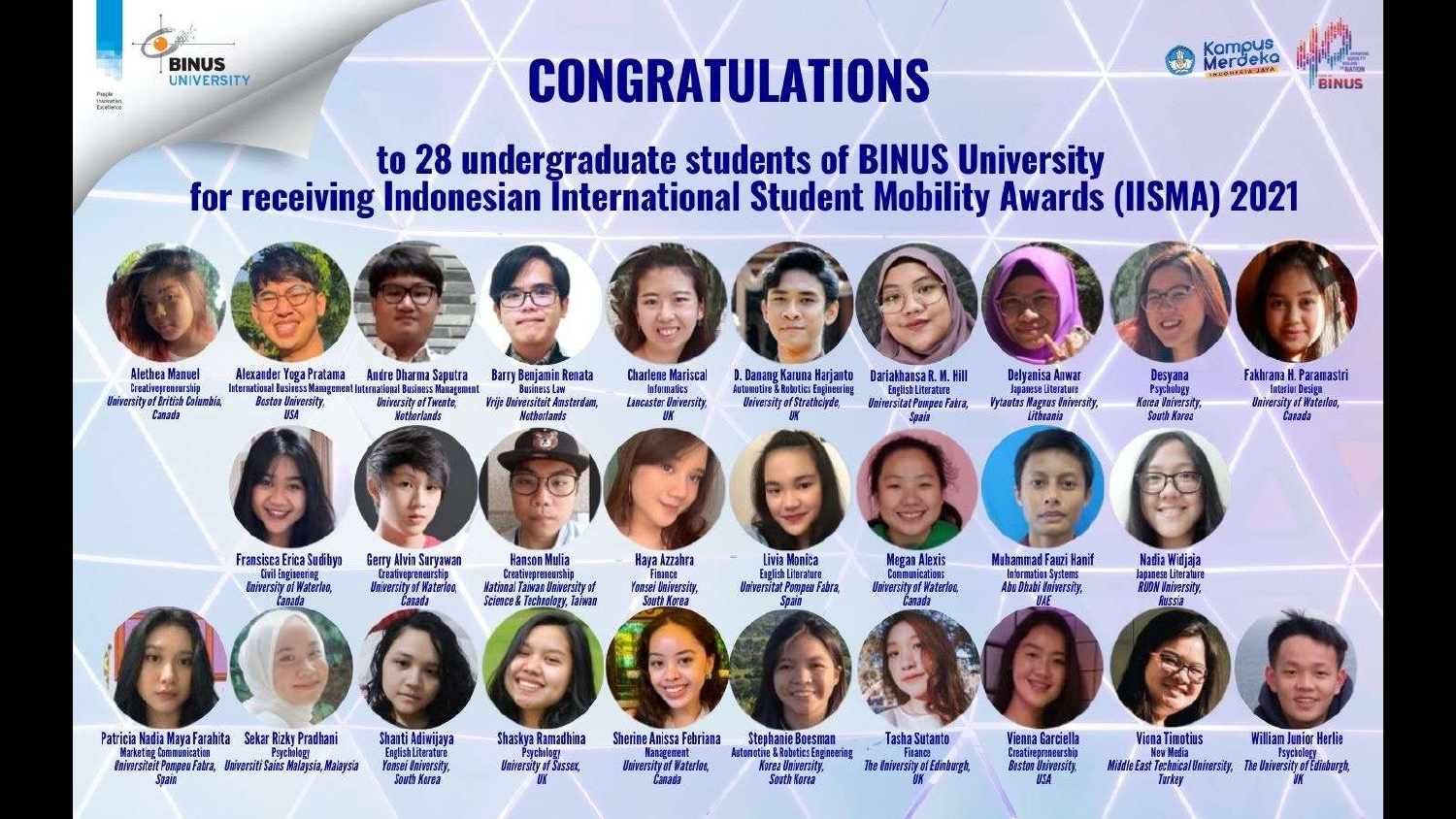





# **Program<br>Objectives**



#### 20 Credits

Guaranteeing 20 credits transfered to Indonesian universities to ensure students will not be left behind due to following IISMA program in host universities. 20 credits is gained through academic and activities taken based on students' interest.



#### **Multidisciplinarity**

Giving students chance to learn multidisciplinary knowledge based on each student's interest through various courses. They are free to choose courses which do not have correlation with their department in home universities.



#### Knowledge & Skill

Giving students chance to gain knowledge and skills from world renowned universities in 30 countries. A great chance to learn to lecturers with good capability in their field of study.



#### **Cross-cultural Understanding**

Increasing students' cross-cultural understanding through gaining experience in host countries. Students also can develop cross-cultural skills as they study and stay in the same class with locals.



#### **Networks**

Enhancing networks in international level through meeting local and international students, lecturers and society. Networks can be gained by involving in academic and non-academic activities in host universities.



#### Career

Preparing qualified graduates with experience, knowledge and skills to gain future careers. Learning experience abroad can give more values as important part of students' equipment for future workplace.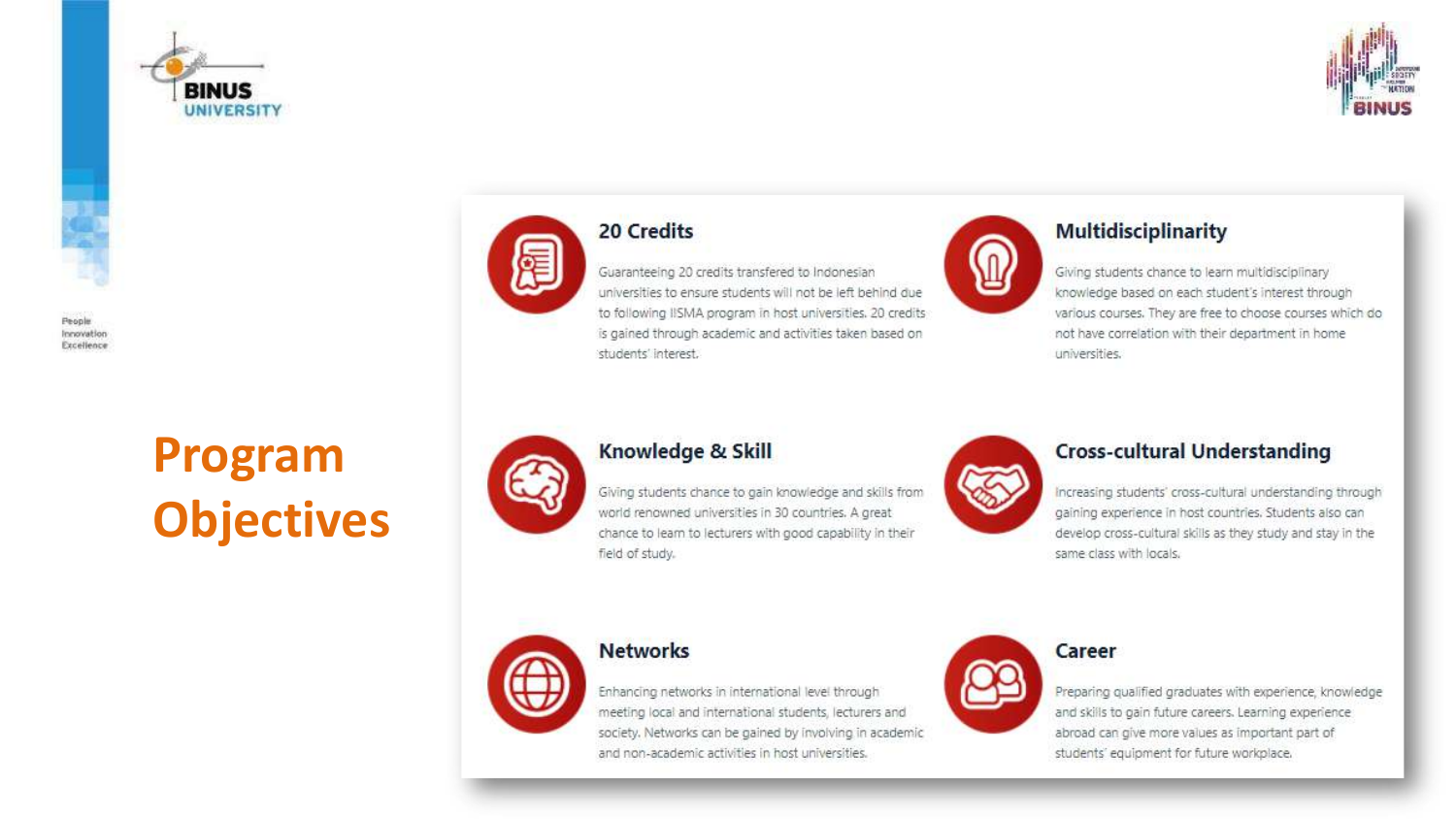



### **Learning Process**

- § Students must take 3-4 courses offered at partner universities
- § Face-to-face lecture sessions are conducted on site
- § Home university will recognize the students' learning outcomes for a total of 20 credits (SKS), as the implementation of Program Merdeka Belajar – Kampus Merdeka Kemdikbudristek
- In addition to academic activities, students are expected to take part in cultural activities and other non-academic activities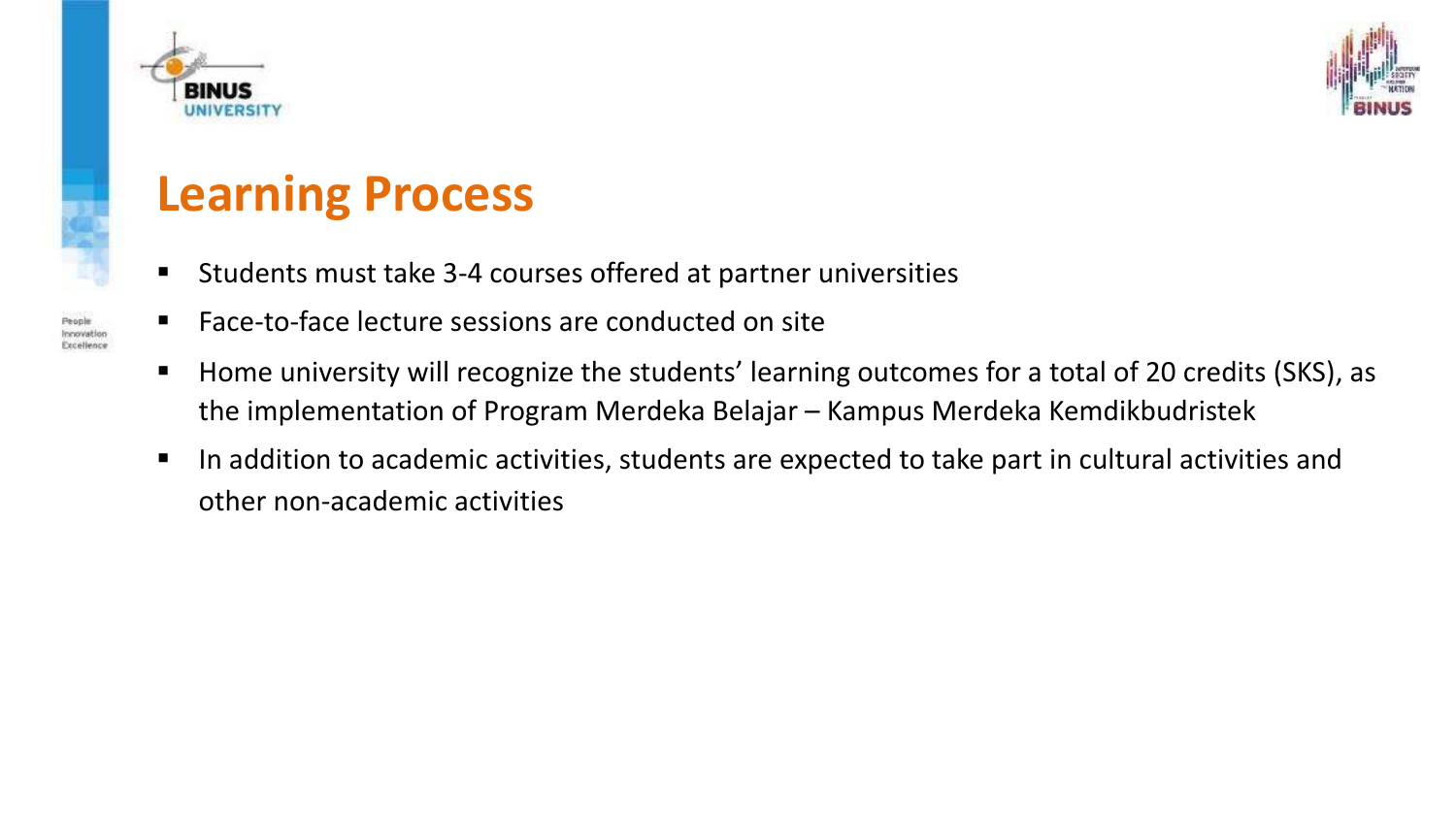



# **IISMA Scholarship Coverage**

- Registration and tuition fee at the host university. *Note: Tuition Fee (BP3 and SKS) payment at BINUS still applies.*
- Transportation fee (economy class, at cost)
- Health insurance fee
- Visa application fee
- COVID-19 (PCR) Tests & Quarantine fee at host country
- Settlement and living allowance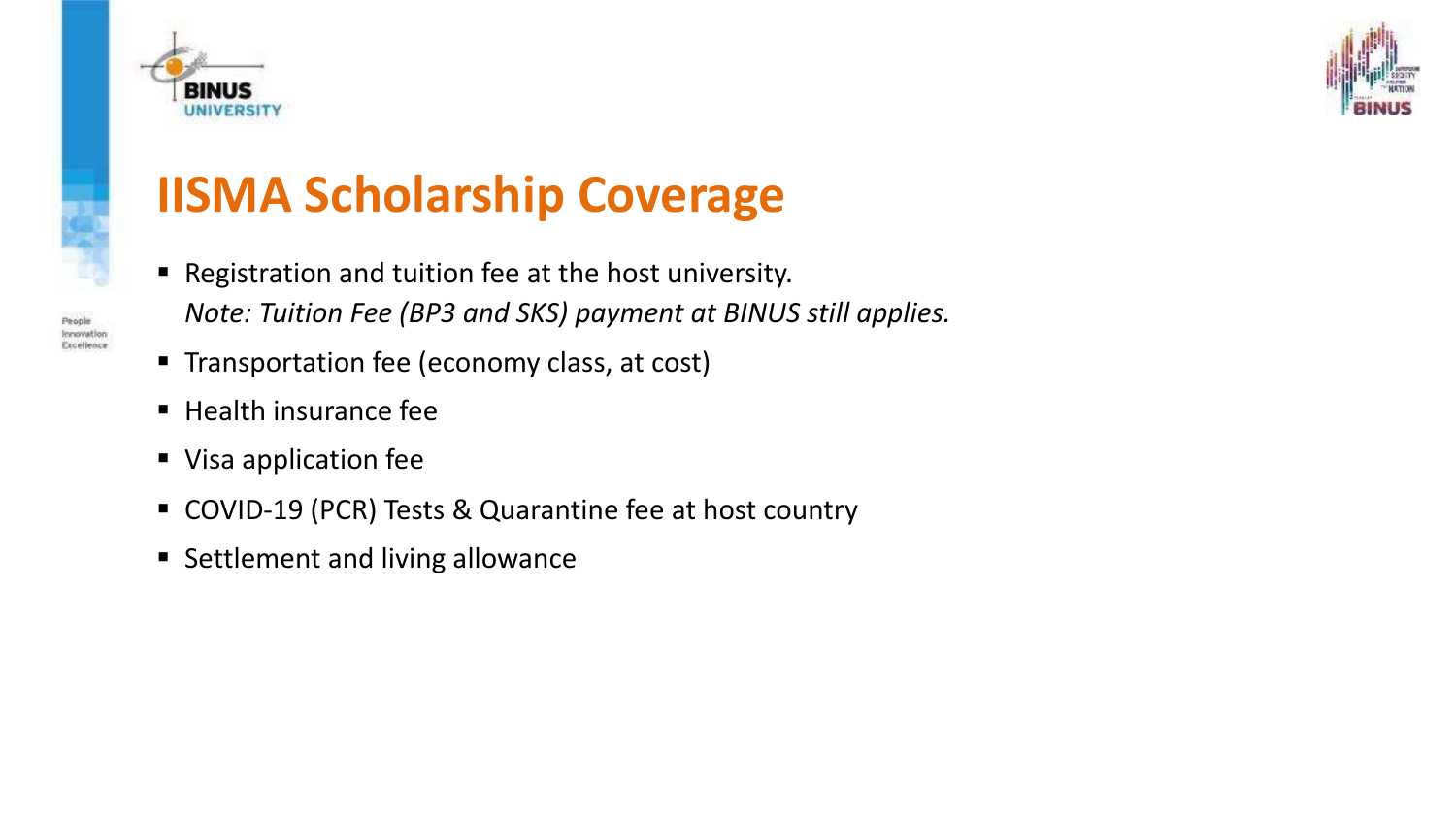



### **Key Requirements**

- 1. be an Indonesian citizen (**WNI**) and be residing in and applying for the scholarship from Indonesia;
- **2. not** have **dual citizenship**;
- **3. not be receiving** the living allowance from the **other funding/scholarship** from the Ministry of Education, Culture, Research, and Technology and Indonesian Endowment Fund (Lembaga Pengelola Dana Pendidikan – LPDP) during the IISMA Program;
- **4. not be participating** in other **Kampus Merdeka** programs at the same time as the IISMA Program;
- **5. not have participated in more than one (1) Kampus Merdeka Program** prior to the IISMA Program;
- **6. never have violated** the rules, norms, and/or laws applied in Indonesia; and
- 7. be willing to **follow the rules and regulations** during participating in IISMA.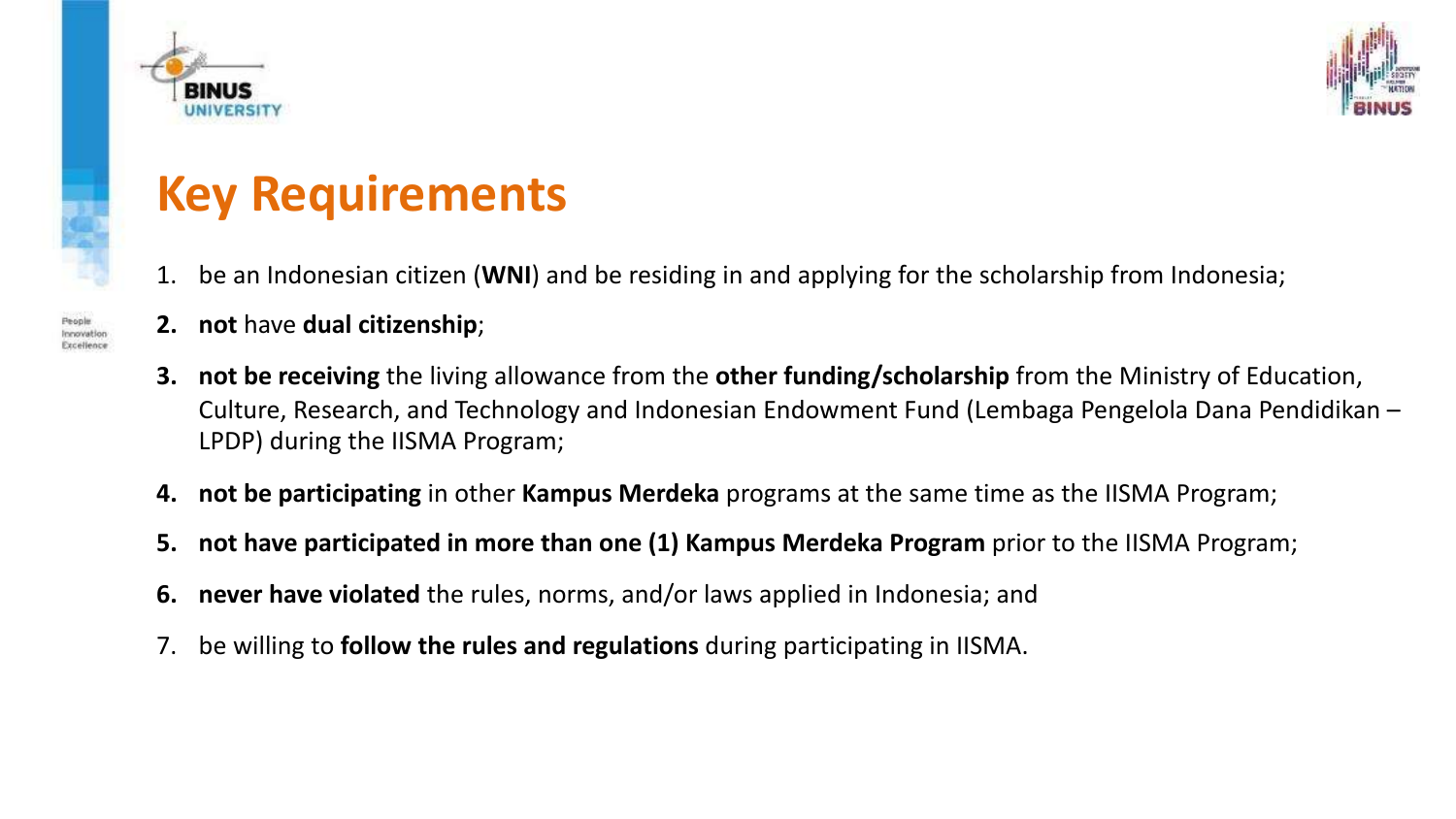

nnovation



## **Specific Requirements**

- 1. not be more than **23 years old** on 1 July 2022 (applicants born on or before 30 June 1999 are not eligible to apply);
- **2. never have taken college leave** (*cuti kuliah*) during undergraduate study;
- **3. never have participated in an overseas physical mobility**/exchange program during undergraduate study;
- 4. be as an **active student** at BINUS University/BINUS University International/BINUS Online Learning during application and during IISMA program;
- 5. be in **semester 4 or 6 of undergraduate (S1)** program during application;
- 6. be in **"Enrichment Period"** for Odd (*Ganjil*) Semester 2022/2023;
- 7. have a latest **GPA** (IPK) of at least **3.00** out of 4.00;
- 8. have an **English language proficiency** of at least 78 in TOEFL iBT (or 6.0 in IELTS or 100 in Duolingo English Test). BUEPT, TOEFL ITP, or other English proficiency certificates are not acceptable. If the host university requires a higher level of English proficiency, applicants must meet that requirement to continue their application; and
- **9. nominated** by BINUS University (recommendation letter must be issued by BINUS International Office).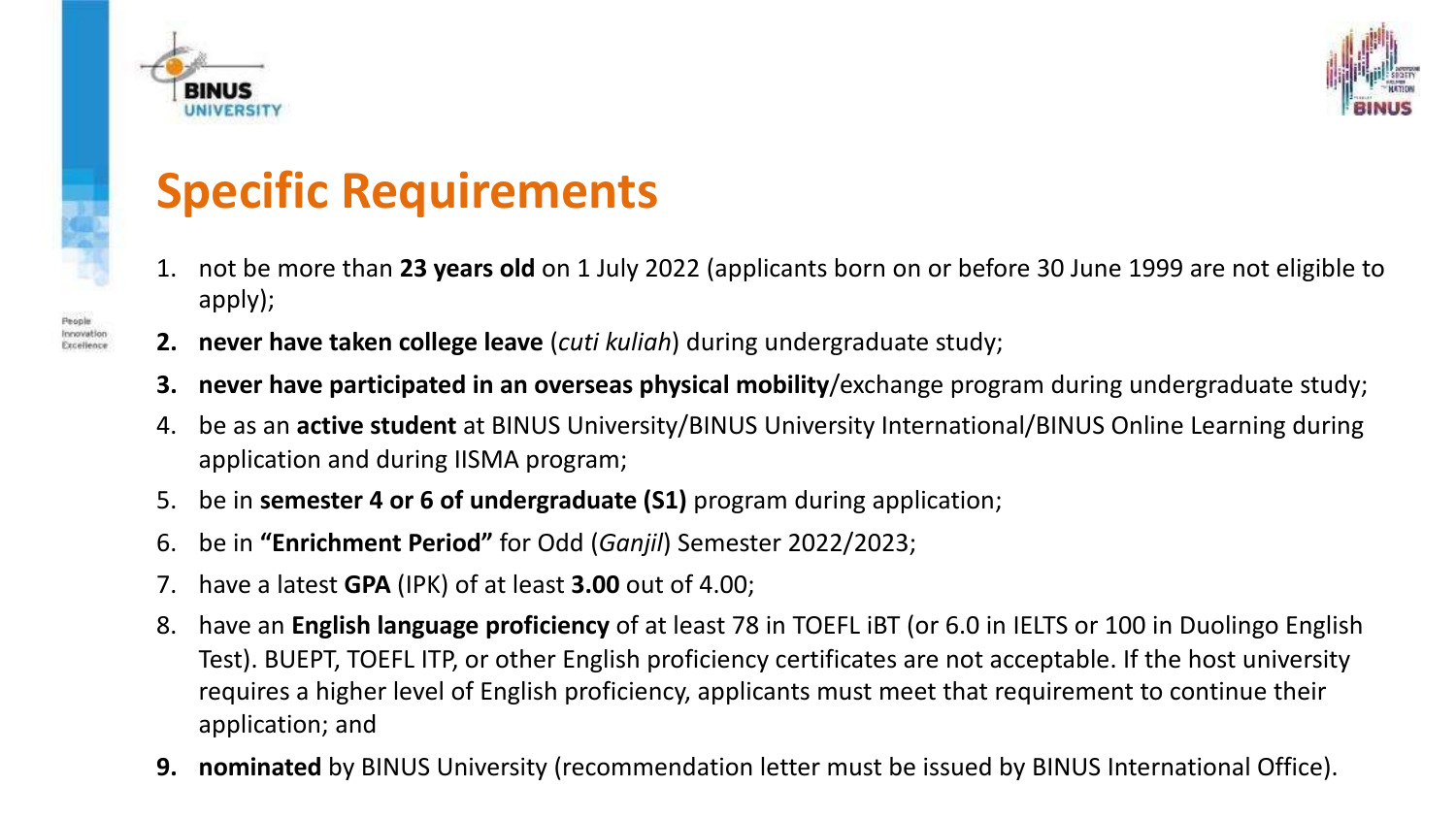



### **Required Documents**

- 1. Mobility Proposal signed by the applicant and Head/Deputy Head of Program/Department;
- 2. Consent Form signed by the applicant and parent/legal guardian;
- 3. English proficiency certificate (IELTS/TOEFL-iBT/Duolingo);
- 4. Academic transcript (in English);
- 5. Declaration of Non-Enrollment in A Physical/Non-Online International Student Mobility/Exchange Program;
- 6. Declaration of Clearance from Narcotic, Psychotropic, or other addictive substance;
- 7. Declaration of Non-Involvement in Sexual Violence; and
- 8. Recommendation letter signed by Head of International Office on behalf of Vice Rector of Academic Affairs.

People Innovation Excellence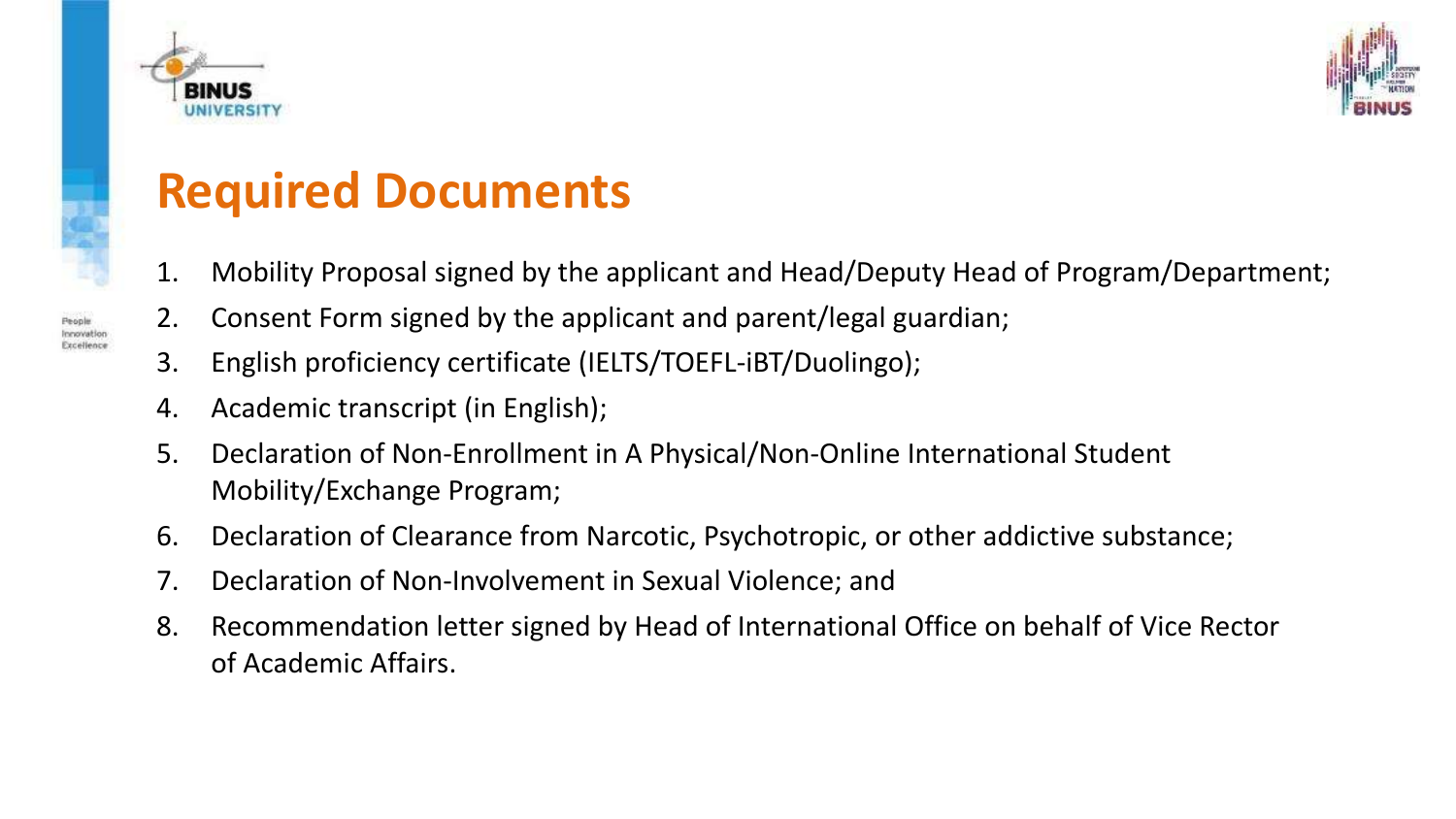



## **Special Conditions During the Pandemic**

- § Students must obtain approval from their parents and the home university *notes: BINUS students should submit the consent form (Surat Pernyataan & Persetujuan)*
- § Scholarship awardees must pay attention and comply to the travel policies at home country and abroad
- § During the pandemic, IISMA awardees are required to follow the rules that apply in Indonesia and the host country, including provisions related to health protocols that apply at home and host country.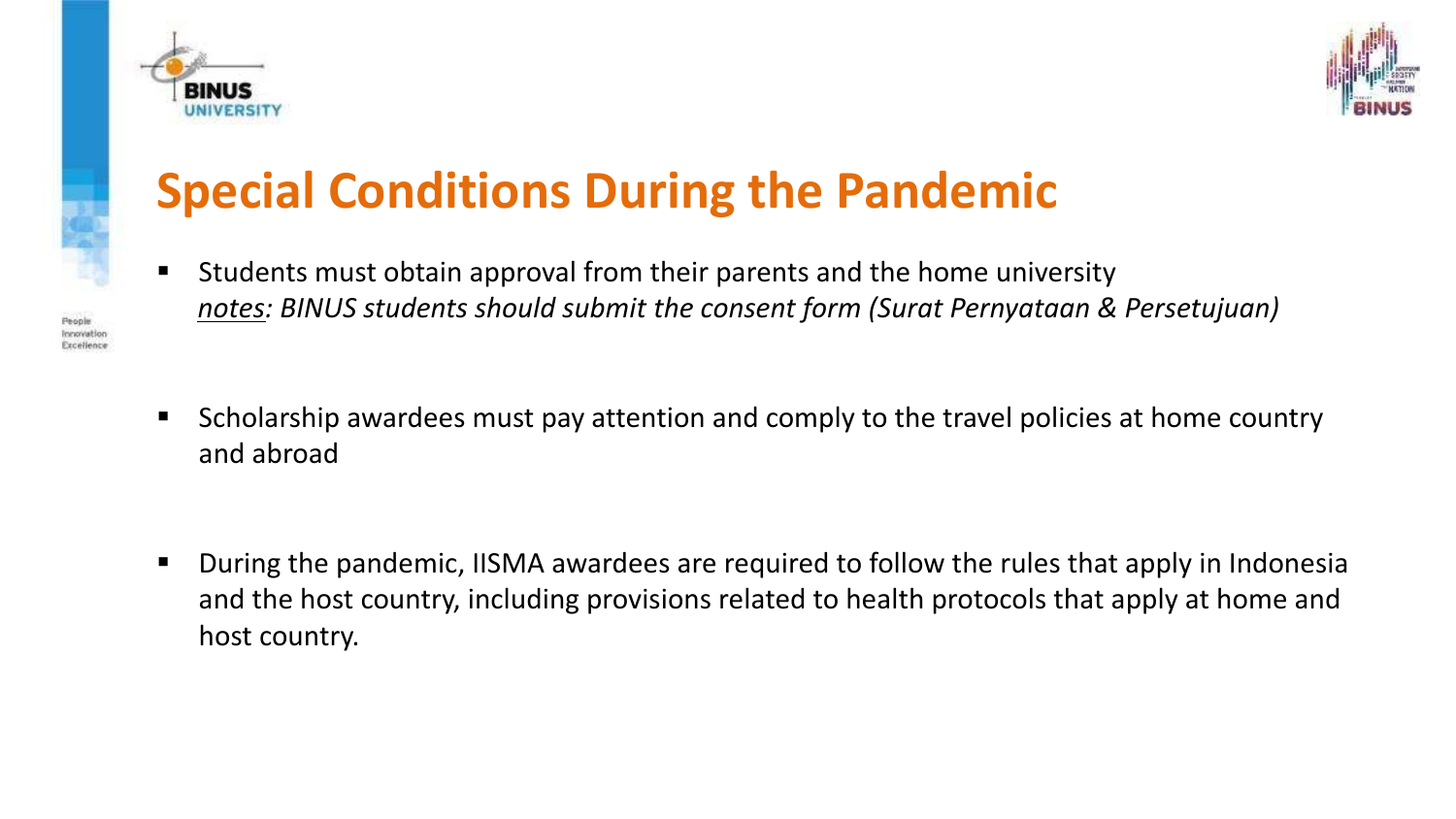



### **Other Information**

- After the selection announcement, a scholarship agreement will be signed between DIKTI and the student/awardee. This scholarship agreement will contain the rights and obligations of the scholarship awardee as well as the expected outcomes of participating in this program.
- § Related to BINUS' **Enrichment Program** in Odd Semester 2022/2023:
	- 1. If you are registered in other track (non Study Abroad)
		- a. before applying to IISMA, please consult with your EPC (Enrichment Program Coordinator) if it is possible to change the Enrichment Track (make sure that there is no implications upon any commitment that had been made  $-$  if any);
		- b.then after you are selected as IISMA awardee, please change your enrichment track into Study Abroad
	- 2. If you are registered in Study Abroad Track
		- a. After you are selected as IISMA awardee, please coordinate with BINUS IO to change your host university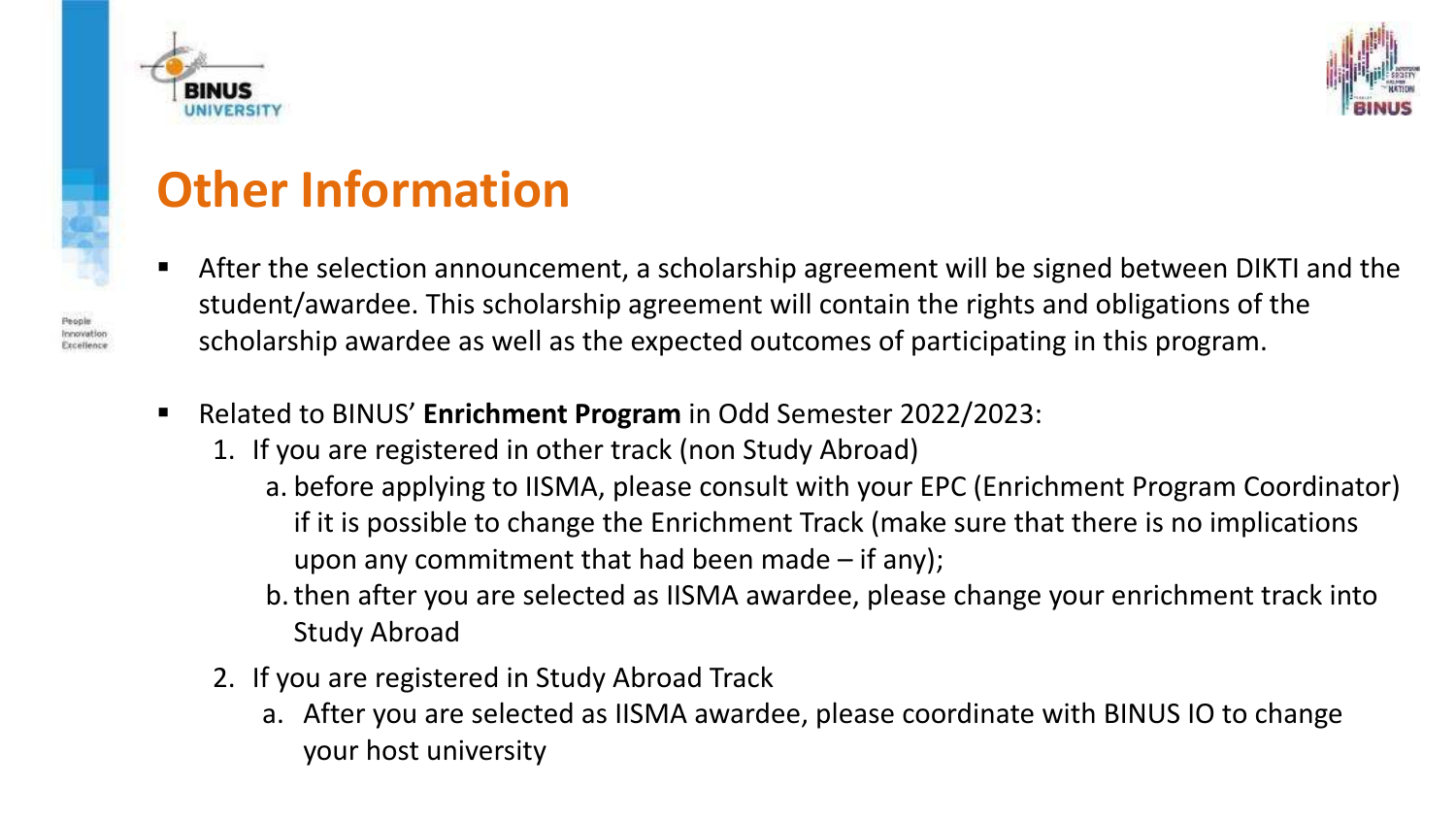



### **Application Process**

[Student] **sign up** & **choose** host universities & courses in IISMA website

*Open: 12 March 2022*

[Student] **consult** with Department/ Program & **get approval**

*16 Mar – 6 Apr 2022*

- Ø *Consult with Jurusan on host universities & courses selection*
- Ø *Approval from Jurusan (signed Mobility Proposal)*



*16 Mar – 6 Apr 2022*

*Via Microsoft Form [https://bit.ly/apply-binus-iisma-](https://bit.ly/apply-binus-iisma-2022)2022 [https://site.iisma.id](https://site.iisma.id/) [https://site.iisma.id](https://site.iisma.id/)*

- Ø *Fill up info: student data, GPA, English proficiency score, etc*
- Ø *Upload:*
	- *Mobility Proposal*
	- *Consent Form*
	- *Declaration Forms*
	- *Academic Transcript*
	- *English Proficiency Certif.*

#### [Student] **apply** to IISMA online application

*Deadline: 12 April 2022*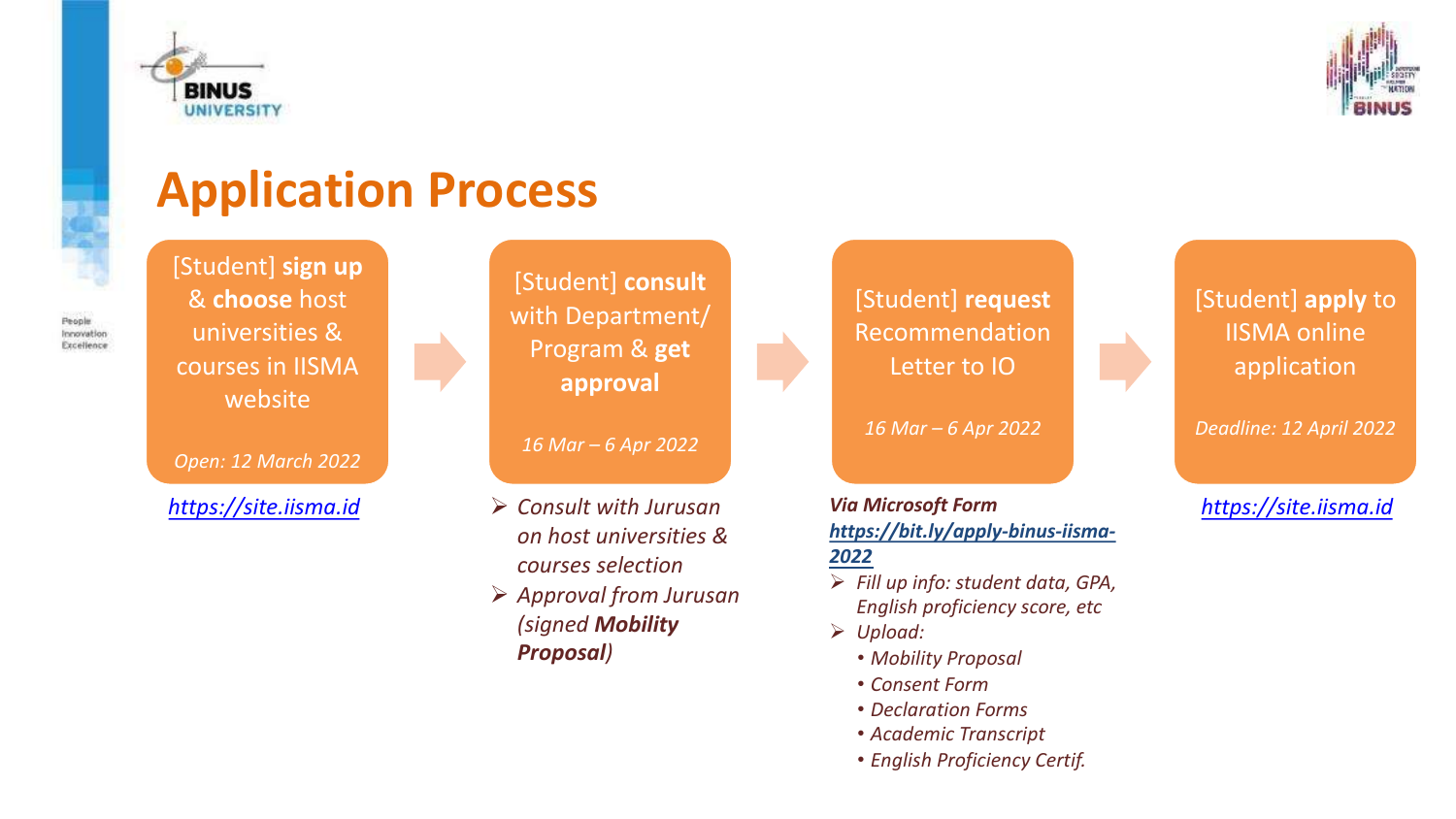



### **How to Apply**

#### **Step 1: to BINUS (12 Mar – 6 Apr 2022)**

- § Prepare and fill out required documents (templates can be downloaded in<https://bit.ly/binus-iisma-2022>):
	- 1. BINUS–IISMA 2022 Mobility Proposal (fillable form)
	- 2. BINUS–IISMA 2022 Consent Form (fillable form)
	- 3. Declaration of Non-Enrollment in a Physical or Non-Online International Student Mobility or Exchange Program (fillable form)
	- 4. Declaration of Clearance from Narcotic, Psychotropic, and Other Addictive Substances (fillable form)
	- 5. Declaration of Non-Involvement in Sexual Violence (fillable form)
	- 6. Copy of academic transcript
	- 7. Copy of English proficiency test certificate
- [Applicants must submit all required documents through the online form https://bit.ly/apply-binus-iisma-](https://bit.ly/apply-binus-iisma-2022)2022 (applicants must login with your BINUS email) by **6 April 2022**.

BINUS International Office (IO) will assess the applications.

If an applicant passes BINUS internal assessment, BINUS IO will issue a recommendation letter signed by the International Office Manager on behalf of the Vice Rector of Academic Affairs.

#### **Step 2: to IISMA (12 Mar – 12 Apr 2022)**

If you are granted a Recommendation Letter, you have to apply for the awards by filling out an online application here: [https://site.iisma.id](https://site.iisma.id/) by **12 April 2022 at 23:59 WIB**.

**Innovation** Excellence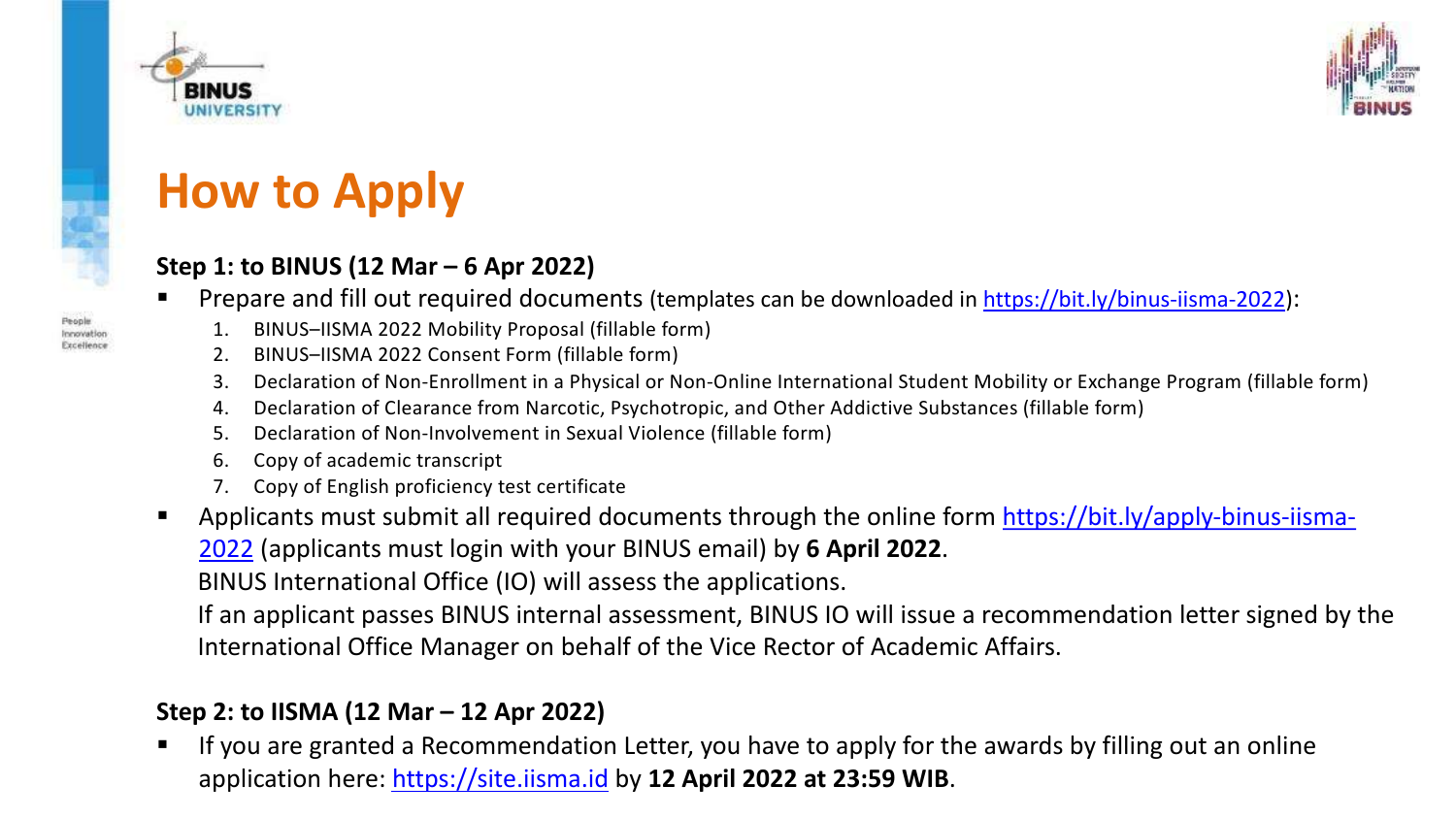

People Innovation Excellence



### **Program Timeline**

| <b>Activity</b>                                                             | <b>Important Dates</b>                                             |
|-----------------------------------------------------------------------------|--------------------------------------------------------------------|
| <b>Info Sessions</b>                                                        | 21 March 2022 (14:00-16:00 WIB)<br>23 March 2022 (10:00-12:00 WIB) |
| <b>Workshop "How to Write Essays for</b><br><b>Scholarship Application"</b> | 25 March 2022 (10:00 - 11:30 WIB)                                  |
| <b>Application deadline to BINUS</b>                                        | <b>6 April 2022</b>                                                |
| <b>Application deadline to DIKTI</b>                                        | <b>12 April 2022</b>                                               |
| <b>Selection Process &amp; Interview</b>                                    | 13 April – 9 May 2022                                              |
| <b>Final Announcement</b>                                                   | 10 May 2022                                                        |
| <b>Pre-Departure</b>                                                        | $20$ Jun $-15$ Jul 2022                                            |
| <b>Program Dates</b>                                                        | Odd Semester 2022/2023 (starts in Aug/Sep 2022)                    |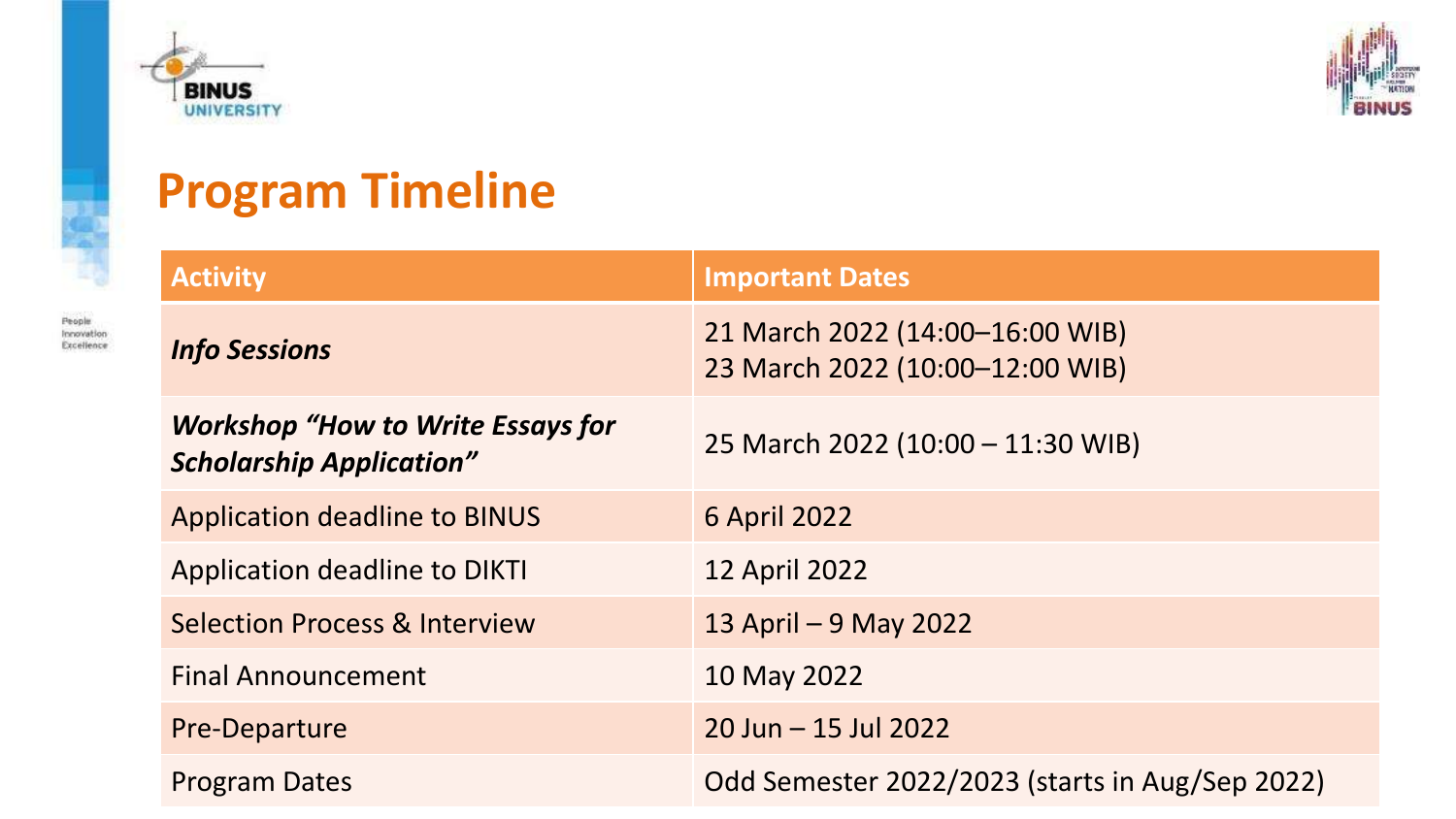



### **Contact & Information**



#### **INTERNATIONAL OFFICE (IO)**

#### **Ms. Debby Sonita Lubis**

International Mobility Academic Section Head

- **E**. [dlubis@binus.edu](mailto:dlubis@binus.edu)
- **W.** [io.binus.ac.id](http://io.binus.ac.id)
- **IG.** @binus\_internationaloffice
- **Telegram Channel.** <https://t.me/binusgoglobal>

#### **IISMA Information in BINUS IO Website**

<https://bit.ly/binus-iisma-2022>

**Request BINUS' Recommendation Letter**

<https://bit.ly/apply-binus-iisma-2022>

**IISMA Page** <site.iisma.id>